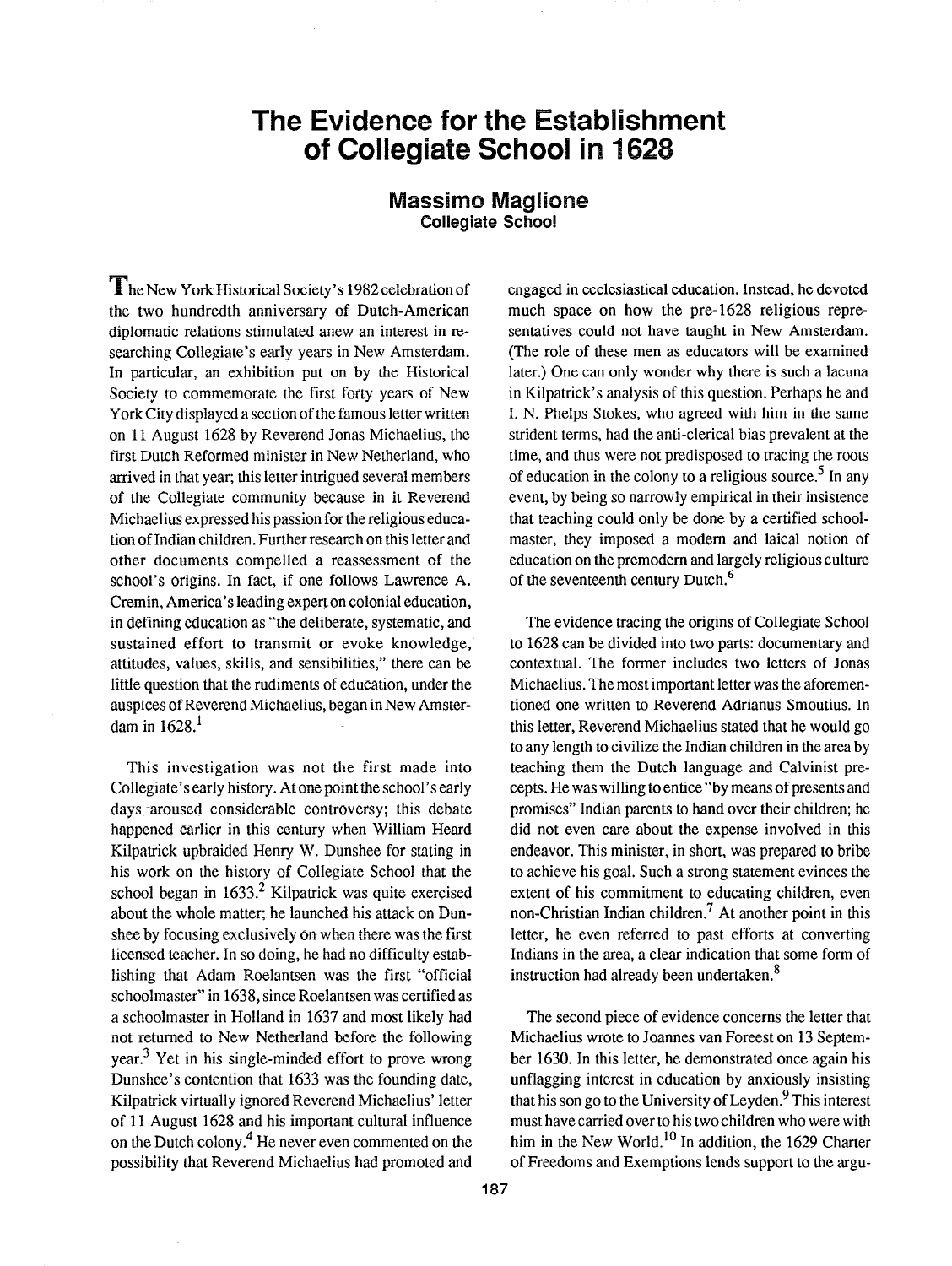nas Michaelms.

Fig. 33. Part of Michaelius letter of August 11,1628. From Ecclesiastical Records of the State of New York, Vol. I, p. 336-37. Courtesy of the New York State Library.

ment that Reverend Michaelius was involved in educating children. This document is not that important in and of itself because it only speaks of the intention of creating a school.<sup>11</sup> Yet it has importance if it is remembered that Reverend Michaelius must have known about its existence, and thus this knowledge must have reinforced his commitment to educating the Dutch children in the colony before a school was officially chartered. It should be noted also that his own school records reveal that he was a highly educated man with a facility for languages.<sup>12</sup> Further, his zeal for educating natives as a missionary predated his arrival in New Netherland; he wrote about the need to educate two mulattos in Guinea, where he was stationed as a minister between 1625 and  $1627.<sup>13</sup>$ 

Finally, Reverend Michaelius' intense preoccupation with education during the 1620s reflected the theological position of a strict Calvinist or "Counter-Remonstrant." For such a man as Reverend Michaelius the only access which humans had to God's truth was through the written word as revealed and set down in sacred Scripture. Literacy for him and other "hard" Calvinist reformers was not a cultural option but a religious necessity.<sup>14</sup>

The impressive contextual evidence complements the foregoing evidence quite well. To begin with, Bastiaen Jansz Krol, the first Comforter of the Sick $^{15}$  in New Netherland, arriving in 1624, was given orders by Willem Verhulst, the colony's provisional director, about January 1625, concerning missionary work. Verhulst desired that "the Indians be instructed in the Christian religion out of God's Holy Word." Another document reveals that within a few years Krol was "well acquainted with the language."<sup>16</sup> Two historians of the Dutch colony argued that the word "language" refers to the language spoken by the local Indians.<sup>17</sup> This latter document implies, in other words, that Krol had the linguistic abilities needed to carry out Verhulst's order while he was a Comforter of the Sick. In addition, it is known that the Comforters in the early seventeenth century "were also frequently asked to assist in the catechismal instruction of the youth" of New Amsterdam.<sup>18</sup> In particular, Jan Huygens, another Comforter of the Sick, who arrived in New Amsterdam in 1626, was also instructed to catechize all children in the colony.<sup>19</sup> Incidentally, Reverend Michaelius thought highly of Huygens.<sup>20</sup> It is clear, therefore, that the extremely religious Reverend Michaelius as the first ordained minister of New Nether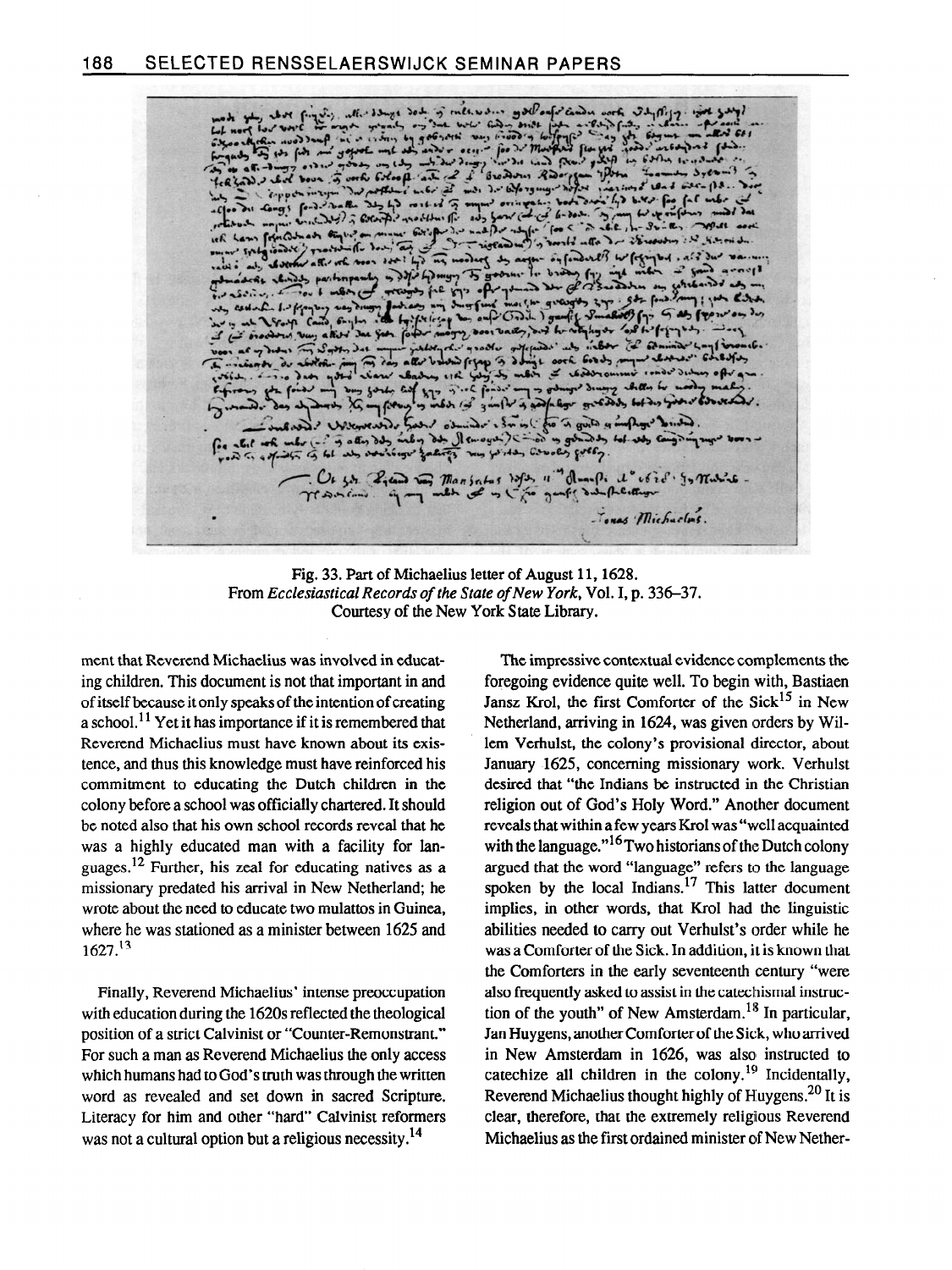land could not have done any less in the field of education than the Comforters of the Sick who preceded him.

The evidence for early schooling in New Netherland is also buttressed by the insights of Lawrence A. Cremin. He stated that "at the outset preaching and catechizing were the forms of education most widely practiced in each of the North American colonies planted during the first half of the seventeenth century. $^{n\bar{2}1}$  He also pointed out that "schooling went on anywhere," and that people "were taught by anyone," including clergymen; he further argued that "whatever lines there were in the metropolis between petty schooling and grammar schooling were virtually absent in the colonies."<sup>22</sup> In particular, he indicated that Dutch ministers played an important role in instructing children in the colonies.<sup>23</sup> Interestingly, Otto F. Kraushaar, another scholar on the history of education in the United States, made similar points for the early seventeenth century.24

The commitment on the part of the Dutch clergy to education was an integral part of the ecclesiastical history of Holland and Europe as a whole.<sup>25</sup> Calvin himself, of course, set down the role of pastor as educator in The Ecclesiastical Ordinances of  $1547<sup>26</sup>$  This role was reaffirmed in subsequent synods in Holland; it was especially "developed" in the synod of Dort which took place in the early seventeenth century. $27$  These recommendations on pastoral educational duties were followed scrupulously in Holland: schools sprang up throughout the country in the late sixteenth and early seventeenth centuries, even in remote rural areas.<sup>28</sup> Needless to say, militant Calvinists like Reverend Michaelius and his successor Reverend Everardus Bogardus, who was also deeply religious and highly cultivated, must have taken this tradition quite seriously.<sup>29</sup>

Thus, all the evidence strongly suggests that some form of instruction of the young by Reverend Michaelius took place in New Amsterdam as early as 1628. Such instruction should not be seen, of course, as the beginning of an organized school, supervised by a licensed teacher. Rather, what is contended is that the mostly inferential evidence suggests in a powerful way that Collegiate School has a longer history, albeit of an informal nature, than previously thought. In fact, only the most abstract and ahistorical criteria for the beginning of education would insist on the actual issuance of a charter in order to speak of schooling in this sense, especially in a primitive colonial setting.